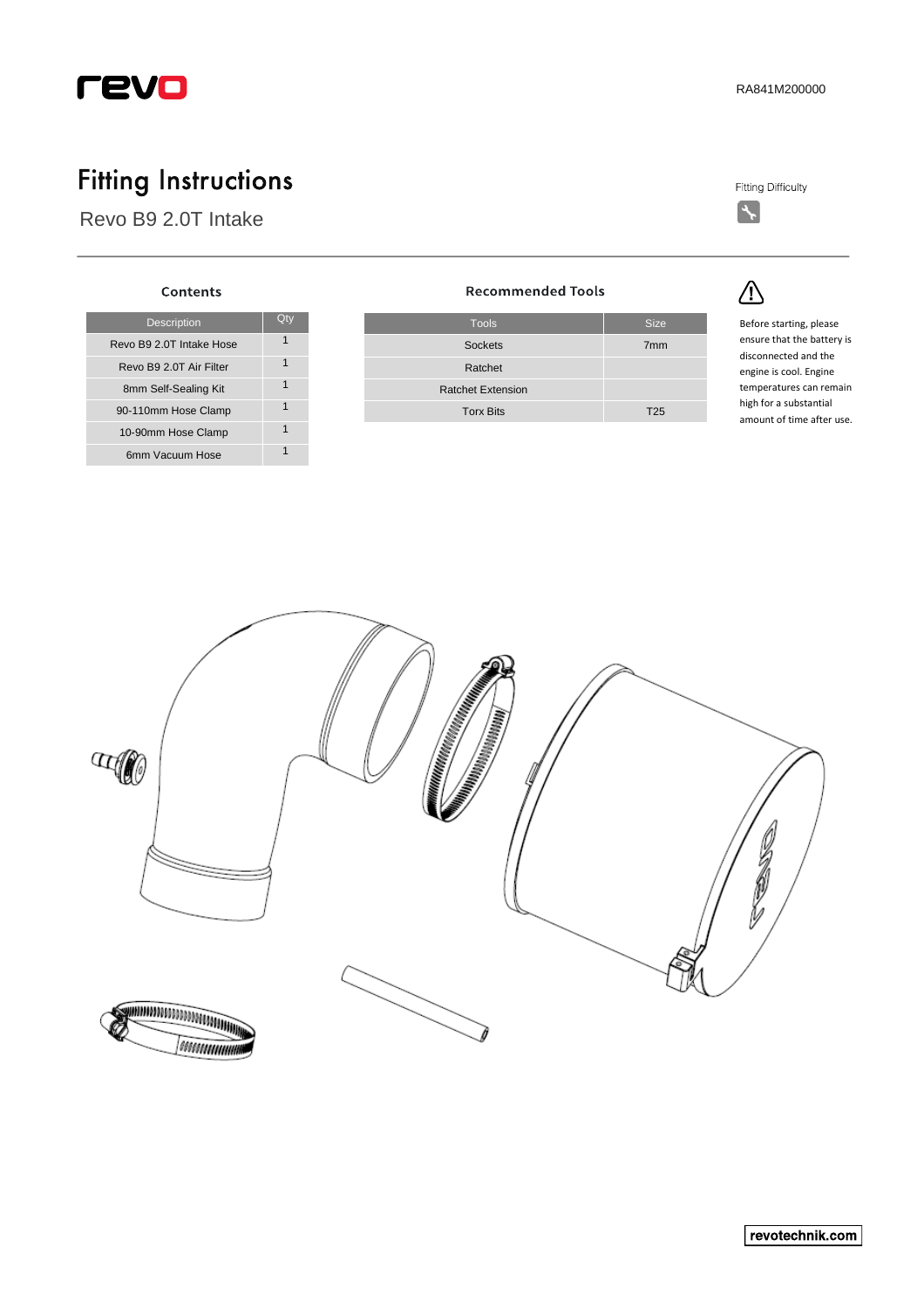

### **Fitting Instructions**





Revo B9 2.0T Intake



Installation was performed on a UK-spec. B9 A4. Installation on other vehicles will be similar but may not be exact

- Release bonnet and raise. Remove bonnet release handle from the slam panel by pressing in the release catch at the 12 o'clock position. 1
	- Note do not close bonnet without refitting the release handle



2 Remove the slam panel by unclipping along the front edge and then sliding it out from under the front air scoop

3 Remove the (2) T25 bolts from the intake ducting

Unclip the intake ducting along the front edge and pull free from the airbox 4





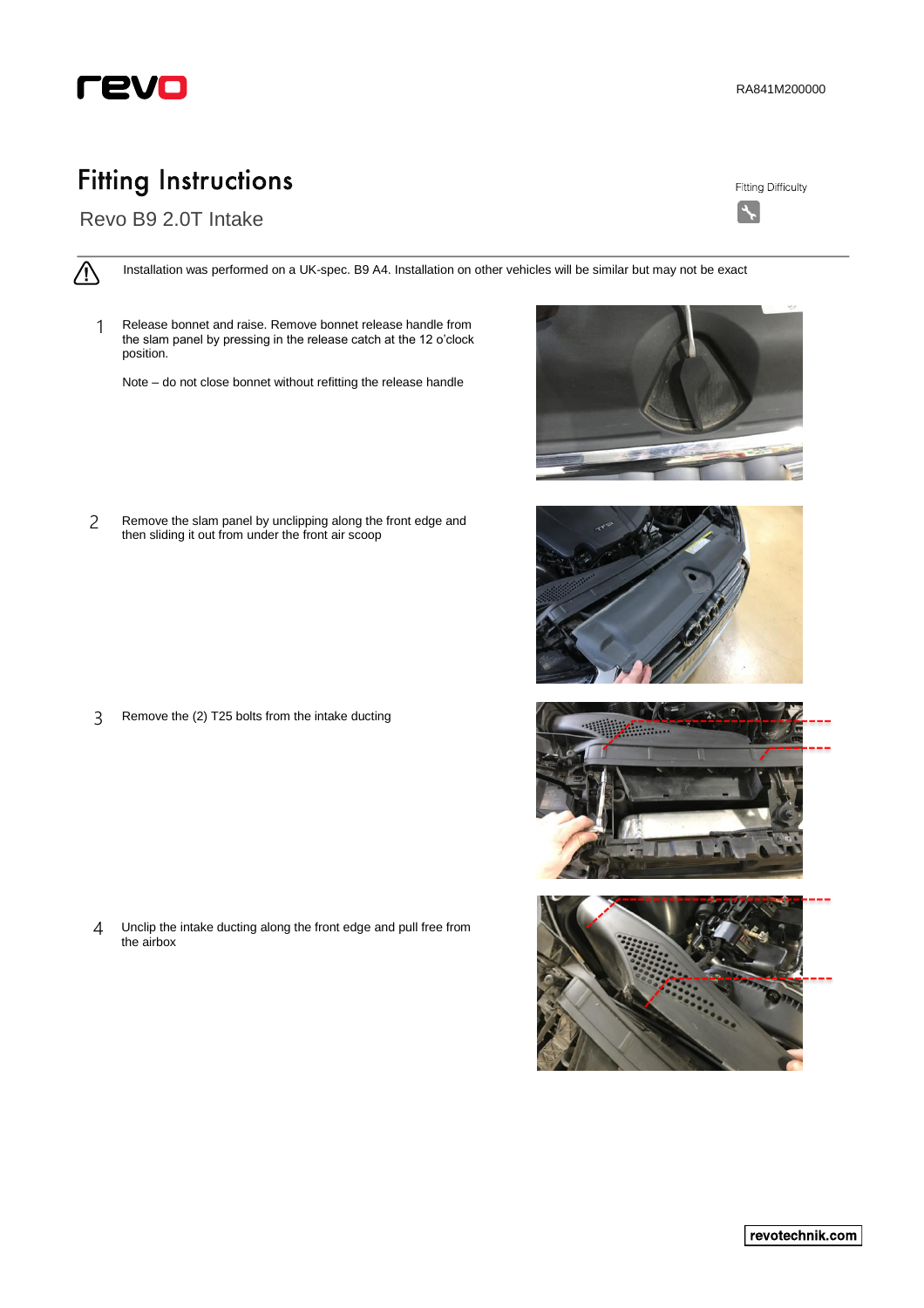

#### **Fitting Instructions**

Revo B9 2.0T Intake

**Fitting Difficulty** 



Using a 7mm socket, loosen the hose clamp on the intake hose where it enters the airbox and remove 5

6 Remove the vacuum line attached to the intake hose by pulling gently. Then remove the vacuum line from the engine end in the same way and place out of the workspace

Loosen the hose clamp where the intake hose goes on to the turbo and pull the hose free. 7

**NOTE** – use a clean rag to put inside the turbo inlet to prevent any tools/fasteners/debris getting in to the turbo

With the intake hose removed the stock airbox can be removed by pulling it firmly upwards to release it from its (3) rubber mounts 8

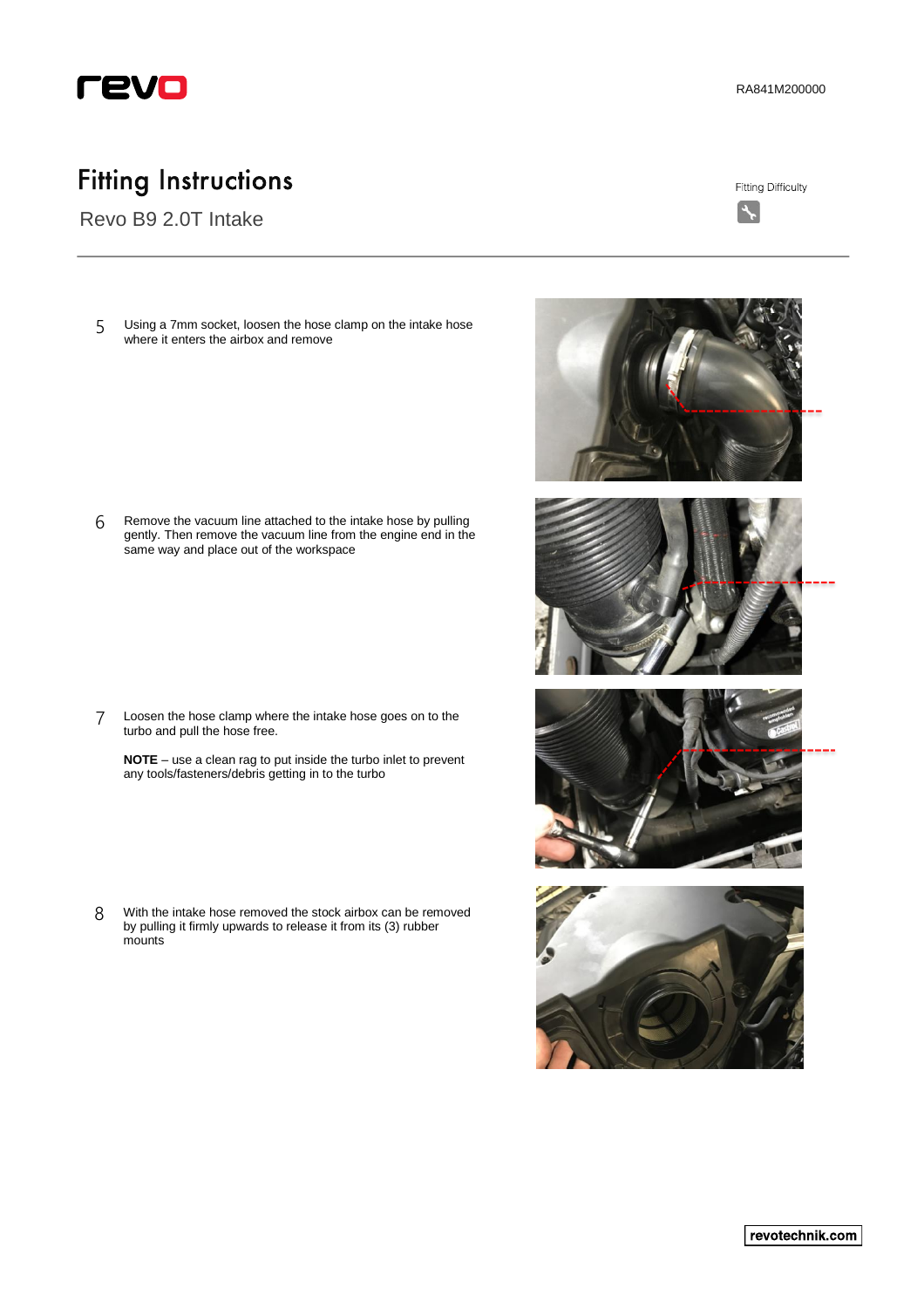

#### RA841M200000

# **Fitting Instructions**

Revo B9 2.0T Intake

**Fitting Difficulty** 



With the airbox on a clear workspace, remove the (6) T25 bolts from the stock airbox lid and remove 9

10 Remove the stock air filter element by turning it anticlockwise

Take the new Revo filter element and secure it to the airbox lid in the same method as removal 11

12 Refit the airbox lid and filter assembly to the bottom of the stock airbox and tighten the (6) T25 bolts. Visually inspect around the edge of the lid to ensure a good fit and seal





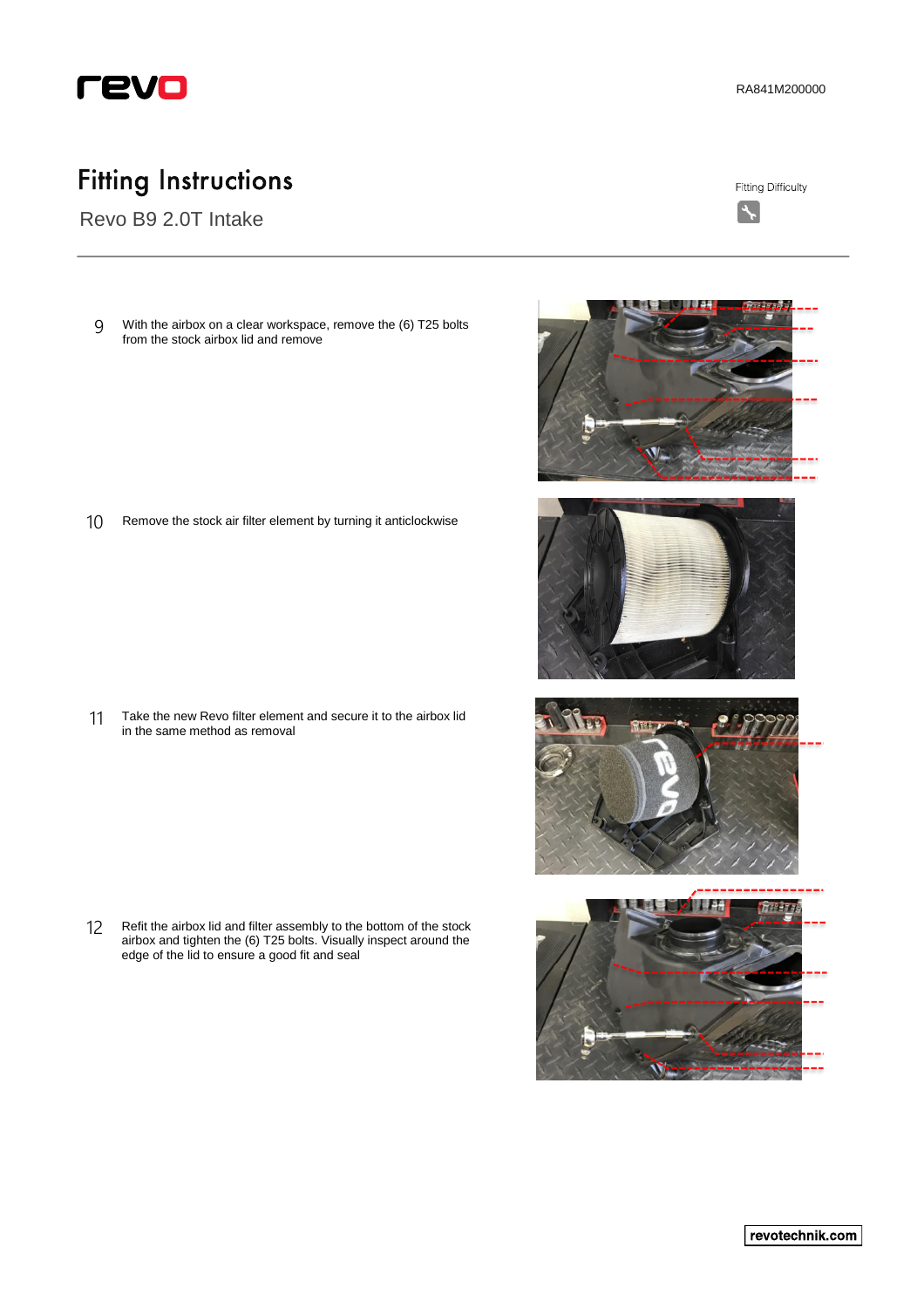

#### RA841M200000

#### **Fitting Instructions**

Revo B9 2.0T Intake

**Fitting Difficulty** 



Place the airbox assembly back in the vehicle, lining up the (3) rubber mounts in to their correct holes in the engine bay. Press down firmly to secure the airbox assembly in position 13

14 Take the Revo intake hose with the supplied new hose clamps on each end and fit on to turbo inlet. Do not tighten hose clamp yet. Refit the vacuum line to the intake hose and engine making sure it is secure

**NOTE** – Do not forget to remove the rag from the turbo inlet before installation of the intake hose

Fit the intake hose on to the airbox end and make sure the intake hose sits correctly. Once this is confirmed tighten both hose clamps on the intake hose and make sure of good fitment. 15

16 Refit all OE parts back to vehicle. Reinstallation is the reverse of removal. Follow any factory torque specification during reinstallation of OE parts. Check all sensors are reconnected. Also check bonnet release handle is refitted. Test drive the vehicle to ensure no leaks/part interference during operation. Your installation is now complete